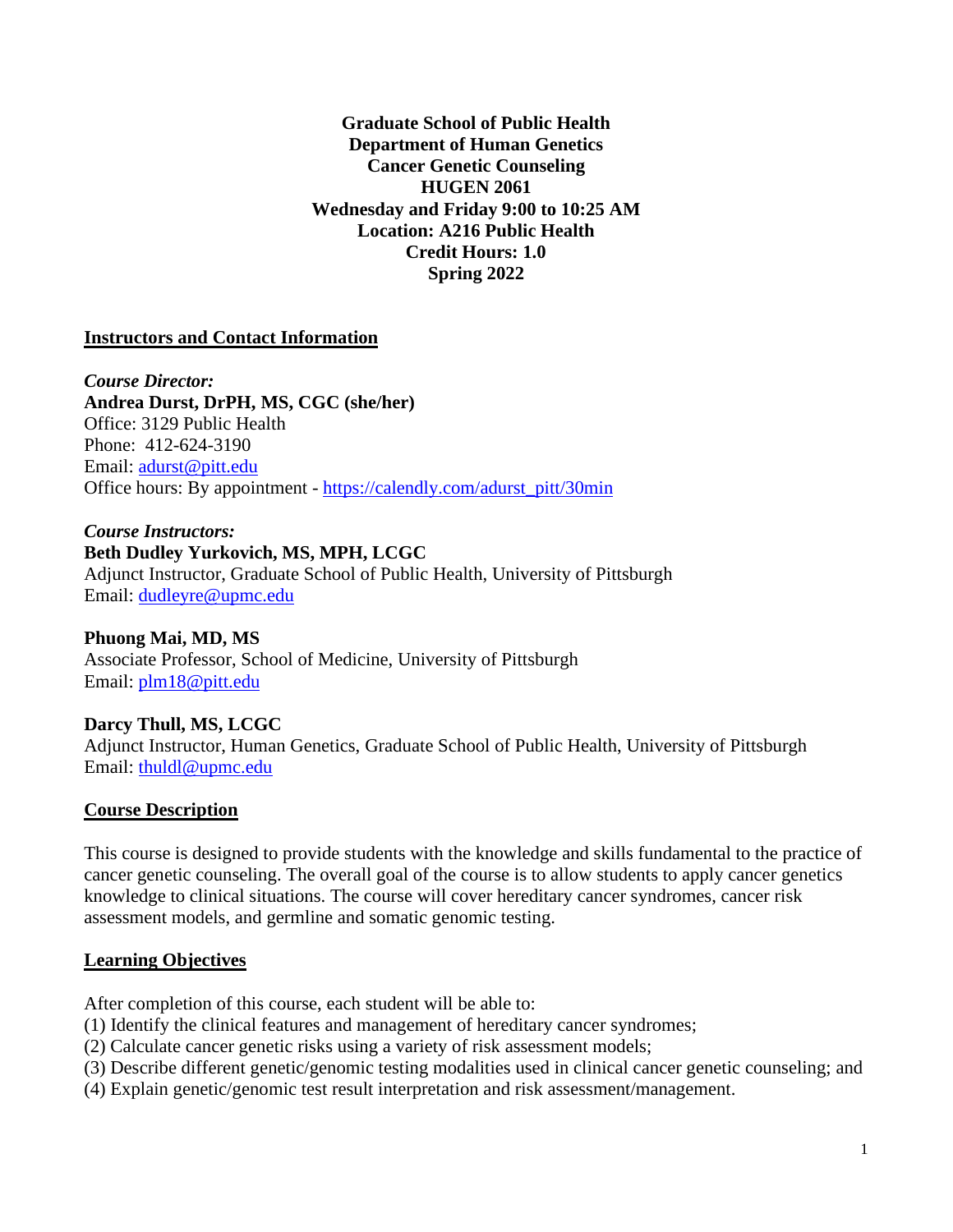## **Prerequisites**

This course builds upon the knowledge and skills covered in HUGEN 2035 Principles of Genetic Counseling and HUGEN 2060 Chromosomes: Structure and Function. For this reason, these two courses are perquisites to this course.

#### **Requirements**

Complete assigned readings Complete class assignments Complete weekly quizzes Participate in class discussions Final exam

## **Required Texts**

None. Readings are drawn from the current literature and classic texts on the course topics.

## **Optional Texts**

Schneider KA (2012) *Counseling About Cancer*. Hoboken: Wiley-Blackwell

#### **Canvas Instructions**

This class utilizes Canvas for class content. Notifications will be sent when course content is updated. Please make sure to set up your Canvas to receive email notifications from Canvas and please check for announcements and notifications on a regular basis.

#### **Class Expectations/ Behavior and Ground Rules**

This class will be held in-person according to University guidance. However, due to the shifting nature of the pandemic, it may be necessary to alter the delivery of the course. Any changes will be shared with students via announcements on Canvas. Given the pandemic, it is important that students abide by public health regulations and University of Pittsburgh health standards and guidelines. For the most upto-date information and guidance, please visit [https://www.coronavirus.pitt.edu/.](https://www.coronavirus.pitt.edu/) If you are sick, please do not come to class in-person. Please email all course instructors, and we will determine the most appropriate make-up plan for class depending on the content.

We plan on recording synchronous classes to make them available on Canvas. We recognize that some guest lecturers may prefer to not be recorded and we will communicate this information during the semester. Recordings will only be available for the semester and should not be distributed for non-class purposes.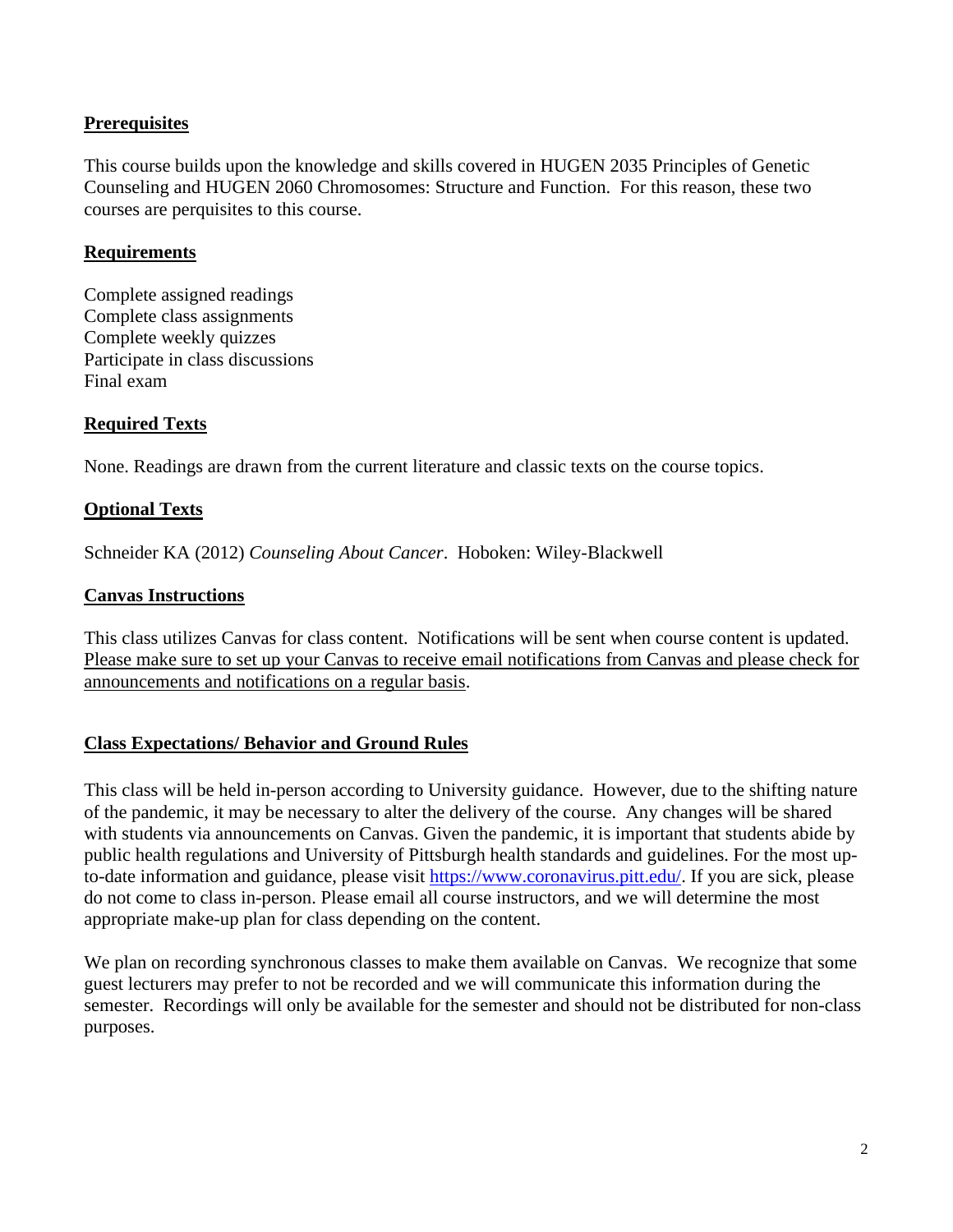## **Student Performance Evaluation and Grading**

Your grade for the course is based upon the grades you receive on the assignments and cumulative final exam as well as your participation during in-class discussions. The breakdown is as follows:

Tumor testing interpretation assignment – 50 points Weekly Quizzes – 40 points Class participation – 50 points Cumulative final exam – 100 points

- Tumor testing interpretation assignment—For this project, you will be given the results from a somatic test ordered on a patient's tumor and asked to assess the germline and treatment implications of the result for the patient. **This assignment is available on Canvas and should be emailed to Kelly Knickelbein (kelly.knickelbein@thermofisher.com) by 5pm on April 22.**
- Weekly quizzes For each of the first four weeks, you will be asked to complete a case-based quiz. The quizzes will be online on canvas and open note. Quizzes will become available on Friday after class for a 3 day window during which you may take the quiz once. You will have 30 minutes to complete the quiz once you start it.
- Class participation—you are expected to participate in class each week, through discussion, casebased learning and review of the information from the required readings.
- Cumulative final exam—An exam will be administered the final day of class to assess your understanding of the material presented during the course.

| <b>Grading Scale</b> |                      |
|----------------------|----------------------|
| 97-100%              | $A+$                 |
| 93-96%               | A                    |
| 90-92%               | $A -$                |
| 87-89%               | $B+$                 |
| 83-86%               | B                    |
| 80-82%               | B-                   |
| 77-79%               | $C_{\pm}$            |
| 73-76%               | C                    |
| 70-72%               | $\mathsf{C}\text{-}$ |
| 67-69%               | $D+$                 |
| 63-66%               | D                    |
| 60-62%               | D-                   |
| $<$ 60               | F                    |
|                      |                      |

# **Academic Integrity**

All students are expected to adhere to the school's standards of academic honesty.

Cheating/plagiarism will not be tolerated. The Graduate School of Public Health's policy on academic integrity, which is based on the University policy, is available online in the Pitt Public Health Academic Handbook [www.publichealth.pitt.edu/home/academics/academic-requirements.](https://na01.safelinks.protection.outlook.com/?url=http%3A%2F%2Fwww.publichealth.pitt.edu%2Fhome%2Facademics%2Facademic-requirements&data=01%7C01%7CRobin.Leaf%40pitt.edu%7Cd2b682f8df1344a1488b08d5f7078713%7C9ef9f489e0a04eeb87cc3a526112fd0d%7C1&sdata=6ufA2nSlUetTPqxC3zE70WlE7mLMvNKznCNB7nQHwj0%3D&reserved=0) The policy includes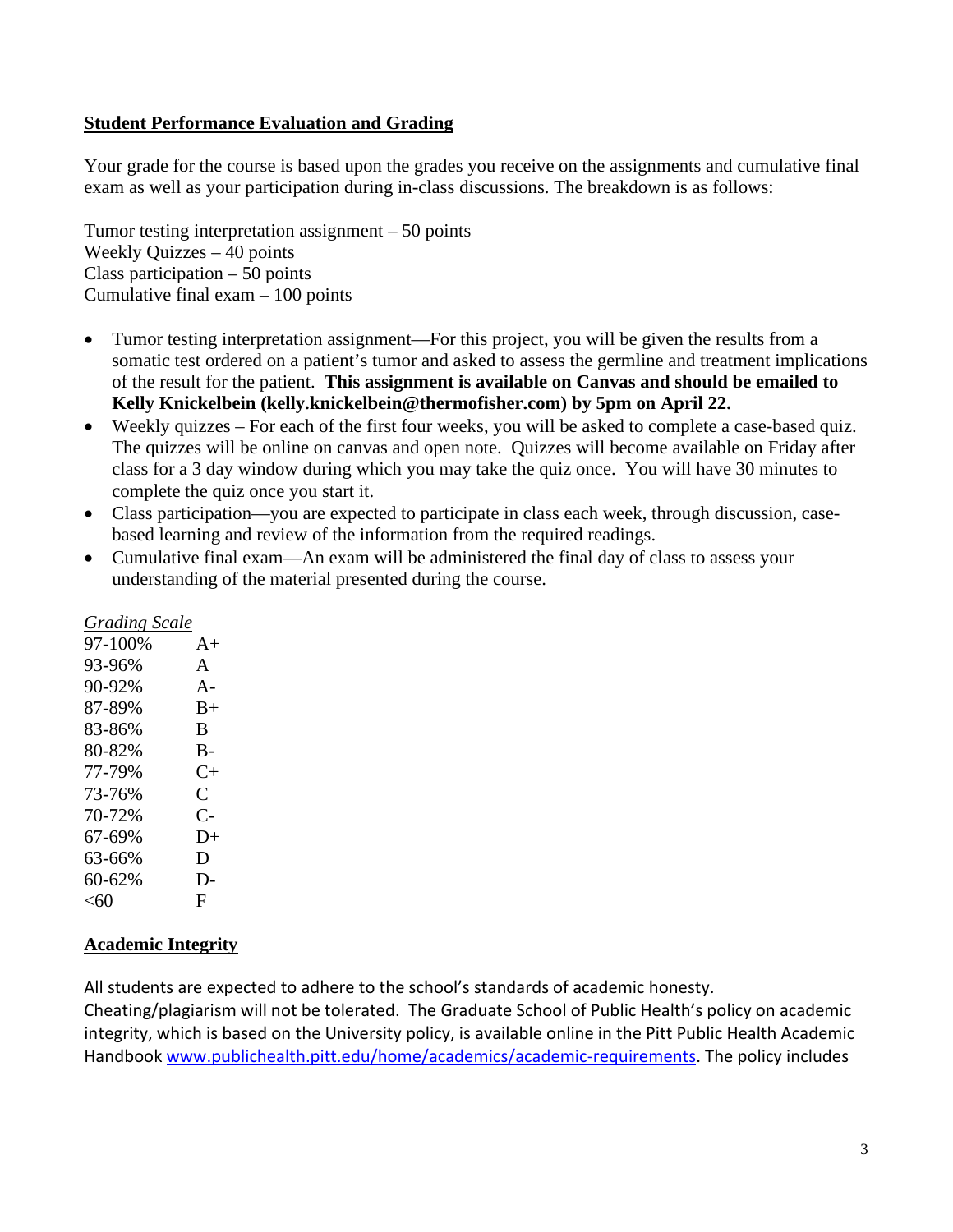obligations for faculty and students, procedures for adjudicating violations, and other critical information. Please take the time to read this policy.

## **Accommodation for Students with Disabilities:**

If you have a disability for which you are or may be requesting an accommodation, you are encouraged to contact both your instructor and Disability Resources and Services, 140 William Pitt Union, 412-648- 7890 as early as possible in the term.

A comprehensive description of the services of that office can be obtained at [www.drs.pitt.edu.](http://www.drs.pitt.edu/)

# **Sexual Misconduct, Required Reporting and Title IX Statement**

The University is committed to combatting sexual misconduct. As a result, you should know that University faculty and staff members are required to report any instances of sexual misconduct, including harassment and sexual violence, to the University's Title IX office so that the victim may be provided appropriate resources and support options. What this means is that as your professor, I am required to report any incidents of sexual misconduct that are directly reported to me, or of which I am somehow made aware.

There are two important exceptions to this requirement about which you should be aware:

A list of the designated University employees who, as counselors and medical professionals, do not have this reporting responsibility and can maintain confidentiality, can be found here: <https://www.diversity.pitt.edu/civil-rights-title-ix/make-report/report-form>

An important exception to the reporting requirement exists for academic work. Disclosures about sexual misconduct that are shared as part of an academic project, classroom discussion, or course assignment, are not required to be disclosed to the University's Title IX office.

If you are the victim of sexual misconduct, Pitt encourages you to reach out to these resources:

Title IX Office: 412-648-7860 SHARE @ the University Counseling Center: 412-648-7930 (8:30 A.M. TO 5 P.M. M-F) and 412-648- 7856 (AFTER BUSINESS HOURS)

If you have a safety concern, please contact the University of Pittsburgh Police, 412-624-2121.

Other reporting information is available here: [https://www.diversity.pitt.edu/civil-rights-title-ix](https://www.diversity.pitt.edu/civil-rights-title-ix-compliance/make-report)[compliance/make-report](https://www.diversity.pitt.edu/civil-rights-title-ix-compliance/make-report)

# **Diversity Statement:**

Pitt Public Health Diversity Statement | Effective Academic Year 2021‐22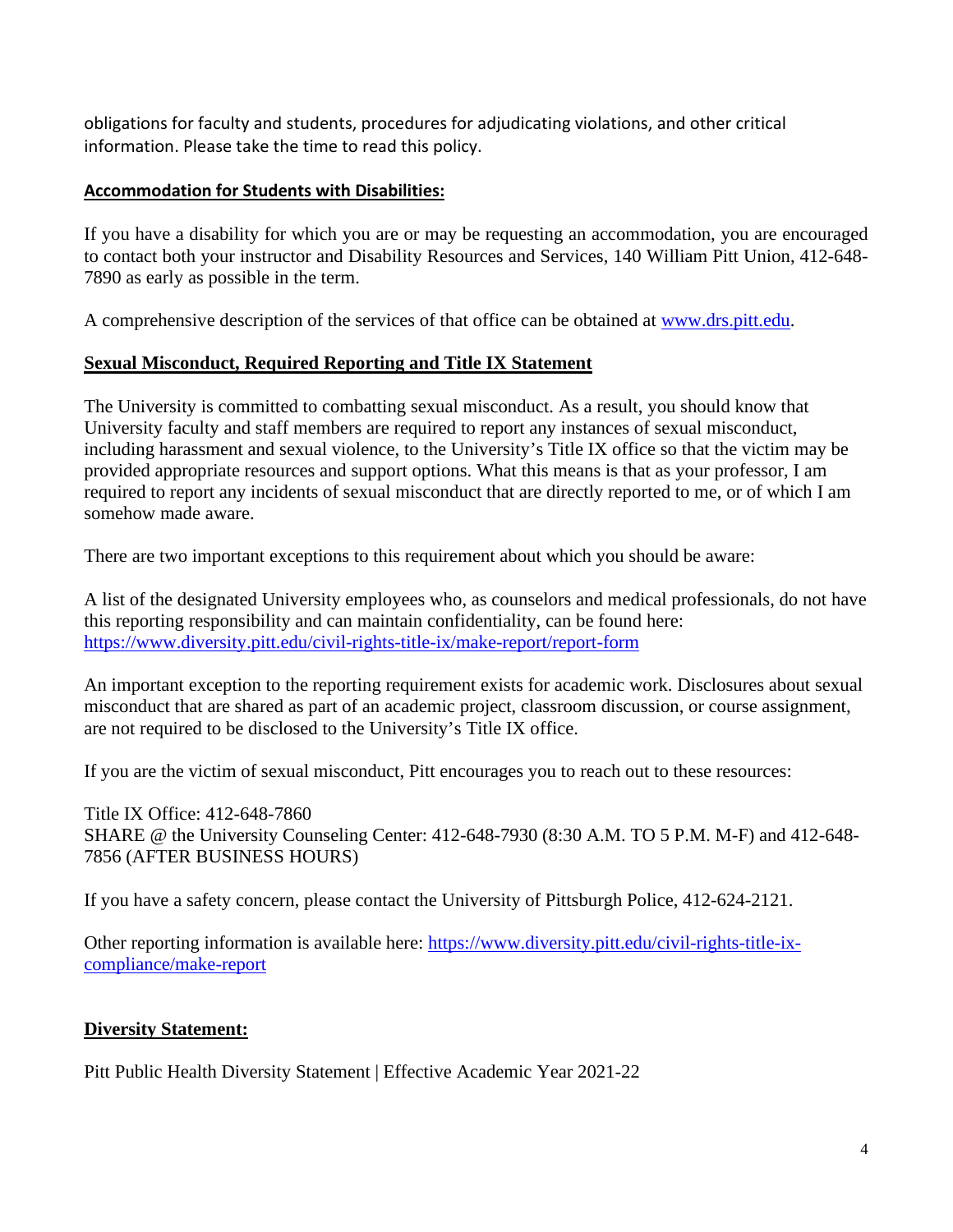The University of Pittsburgh Graduate School of Public Health considers the diversity of its students, faculty, and staff to be a strength and critical to its educational mission. Pitt Public Health is committed to creating and fostering inclusive learning environments that value human dignity and equity and promote social justice. Every member of our community is expected to be respectful of the individual perspectives, experiences, behaviors, worldviews, and backgrounds of others. While intellectual disagreement may be constructive, no derogatory statements, or demeaning or discriminatory behavior will be permitted.

If you feel uncomfortable or would like to discuss a situation, please contact any of the following: the course director or course instructor;

- the Pitt Public Health Associate Dean responsible for diversity and inclusion;
- the University's Office of Diversity and Inclusion at 412-648-7860 or
- <https://www.diversity.pitt.edu/civil-rights-title-ix/make-report/report-form> (anonymous reporting form)

## **Copyright Notice**

These materials may be protected by copyright. United States copyright law, 17 USC section 101, et seq., in addition to University policy and procedures, prohibit unauthorized duplication or retransmission of course materials. See [Library of Congress Copyright Office](http://www.copyright.gov/) and the [University](https://www.policy.pitt.edu/cs-03-copying-copyrighted-material-formerly-10-04-01)  [Copyright Policy.](https://www.policy.pitt.edu/cs-03-copying-copyrighted-material-formerly-10-04-01)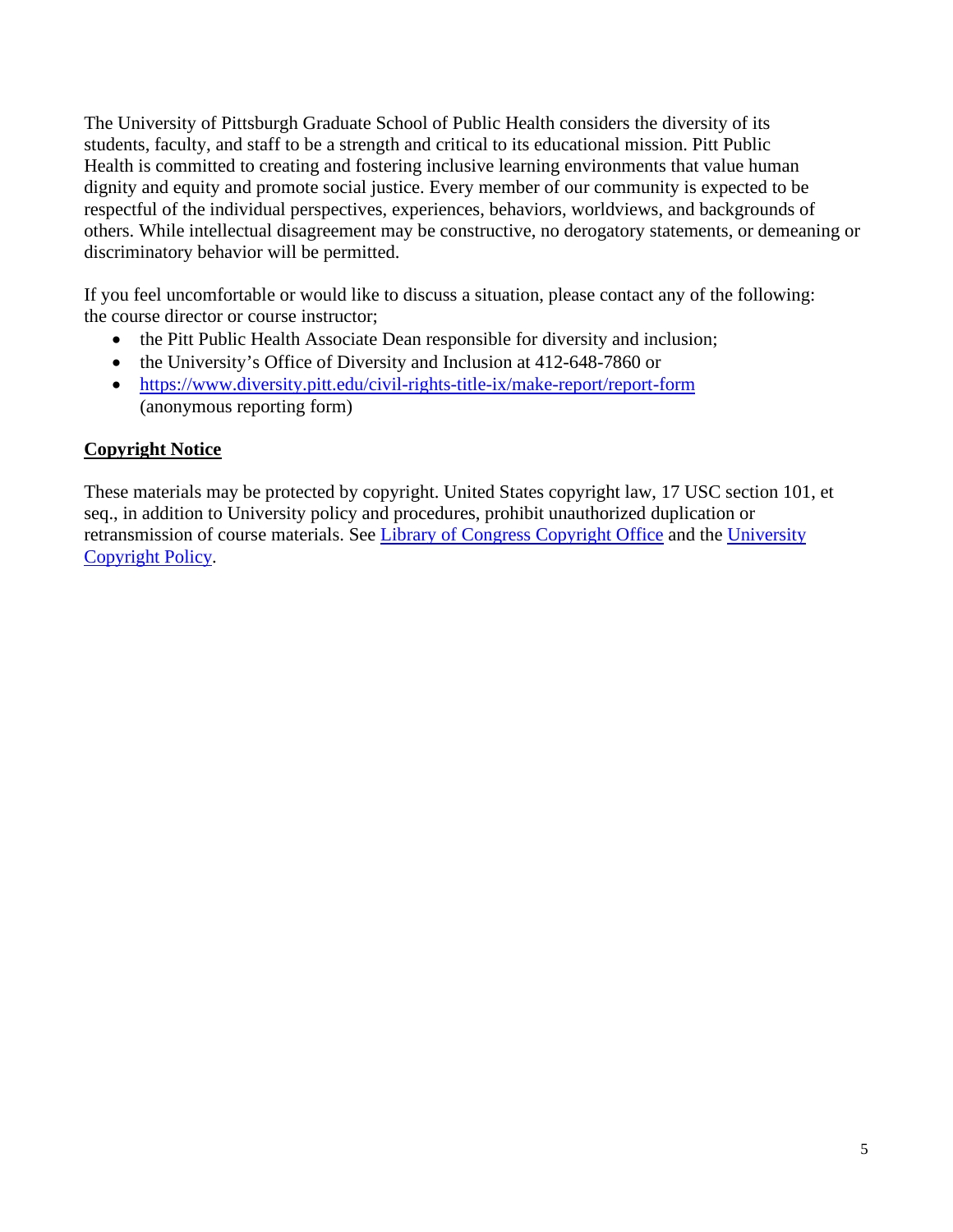# **Schedule of Sessions**

| March 30, 2022           | <b>Emily</b><br>Callahan                   | <b>Hereditary Breast, Ovarian and Prostate Cancer</b><br><b>Required Readings:</b>                                                                                                                                                                                                               |
|--------------------------|--------------------------------------------|--------------------------------------------------------------------------------------------------------------------------------------------------------------------------------------------------------------------------------------------------------------------------------------------------|
|                          |                                            | National Comprehensive Cancer Network (NCCN) v.2.2022<br>Genetic/Familial High-Risk Assessment: Breast, Ovarian and<br>Pancreatic (focus on breast/ovary/prostate)                                                                                                                               |
| April 1, 2022            | Dr. Emilia<br>Diego/Dr.                    | <b>Breast Cancer Surgery/Breast Cancer Risk Management</b><br><b>Screening guidelines:</b>                                                                                                                                                                                                       |
|                          | <b>Phuong Mai</b>                          | <b>Required Readings</b>                                                                                                                                                                                                                                                                         |
|                          |                                            | Saslow D. American Cancer Society guidelines for breast<br>screening with MRI as an adjunct to mammography. CA Cancer J<br>Clin. 2007;57(2):75-89. PMID: 17392385                                                                                                                                |
|                          |                                            | Kala Visvanathan, MHS et al. Use of Endocrine Therapy for<br>$\bullet$<br>Breast Cancer Risk Reduction: ASCO Clinical Practice Guideline<br>Update J Clin Oncol. 2019 Sep 3:JCO1901472. doi:<br>10.1200/JCO.19.01472.                                                                            |
|                          |                                            | <b>Supplemental Readings:</b>                                                                                                                                                                                                                                                                    |
|                          |                                            | Peters ML. Managing hereditary breast cancer risk in women with<br>and without ovarian cancer. Gynecol Oncol. 2017 Jul;146(1):205-<br>214. PMID: 28454658                                                                                                                                        |
|                          |                                            | Nelson HD, Fu R, Zakher B, Pappas M, McDonagh M.<br>$\bullet$<br>Medication use for the risk reduction of primary breast cancer in<br>women: updated evidence report and systematic review for the US<br>Preventive Services Task Force JAMA. 2019;322(9):868-886.<br>doi:10.1001/jama.2019.5780 |
| April 4, 2022<br>12:00PM | <b>Quiz 1 Due</b>                          |                                                                                                                                                                                                                                                                                                  |
| April 6, 2022            | <b>Andrea Durst/</b><br><b>Darcy Thull</b> | <b>Risk Assessment/ Risk Models</b>                                                                                                                                                                                                                                                              |
|                          |                                            | <b>Required Readings:</b>                                                                                                                                                                                                                                                                        |
|                          |                                            | • NCI Cancer Genetics PDQs<br>(http://www.cancer.gov/cancertopics/pdq/genetics)                                                                                                                                                                                                                  |
|                          |                                            | NCCN Breast Cancer Risk Reduction v.1.2022 p.17-21                                                                                                                                                                                                                                               |
|                          |                                            | www.nccn.org                                                                                                                                                                                                                                                                                     |
|                          |                                            | <b>Supplemental Readings:</b>                                                                                                                                                                                                                                                                    |
|                          |                                            | Berliner JL et al. Risk assessment and genetic counseling for<br>hereditary breast and ovarian cancer syndromes-Practice resource<br>of the NSGC. J Genet Couns. 2021;00:1-19.                                                                                                                   |
|                          |                                            | Hampel H. A practice guideline from the American College of<br>Medical Genetics and Genomics and the National Society of<br>Genetic Counselors: referral indications for cancer predisposition<br>assessment. Genet Med. 2015;17(1):70-87. PMID: 25394175                                        |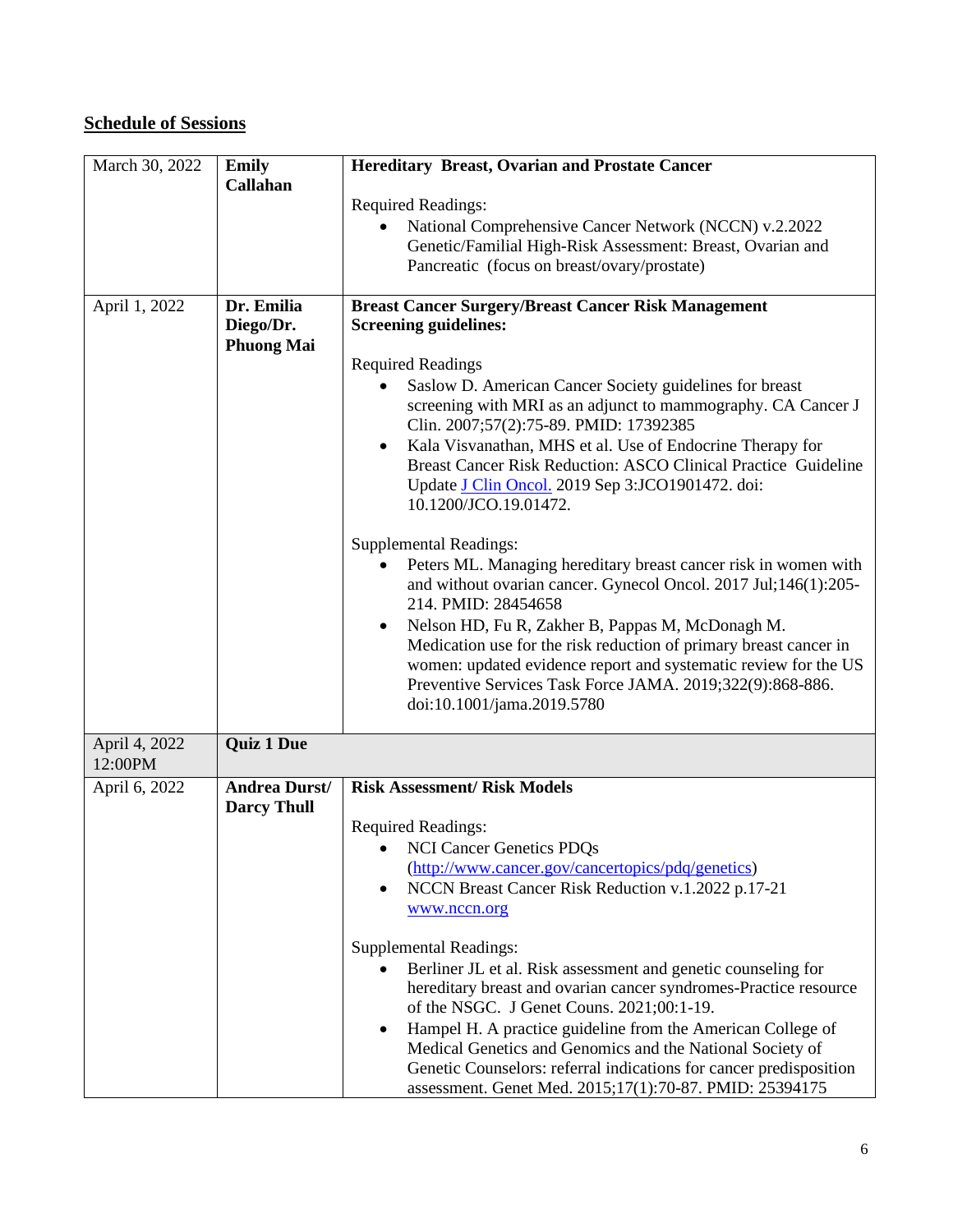|                           |                                    | Gail MH and Mai PL. Comparing breast cancer risk assessment<br>$\bullet$<br>models. J Natl Cancer Inst. 2010;102(10):665-8.<br>Lee AJ. BOADICEA: a comprehensive breast cancer risk<br>$\bullet$<br>prediction model incorporating genetic and nongenetic risk<br>factors. Genet Med 2019;0(0):1-11. PMID:30643217<br>Antoniou A, Hardy R, Walker L et al. Predicting the likelihood of<br>$\bullet$<br>carrying a BRCA1 or BRCA2 mutation: validation of<br>BOADICEA, BRCAPRO, IBIS, Myriad and the Manchester<br>scoring system using data from UK genetics clinics. J Med Genet<br>2008;45:425-431. |
|---------------------------|------------------------------------|--------------------------------------------------------------------------------------------------------------------------------------------------------------------------------------------------------------------------------------------------------------------------------------------------------------------------------------------------------------------------------------------------------------------------------------------------------------------------------------------------------------------------------------------------------------------------------------------------------|
| April 8, 2022             | Dr. Meade/<br><b>Elena Kessler</b> | <b>Bone Marrow Failure Hematologic Syndromes</b>                                                                                                                                                                                                                                                                                                                                                                                                                                                                                                                                                       |
|                           |                                    | <b>Required Reading:</b>                                                                                                                                                                                                                                                                                                                                                                                                                                                                                                                                                                               |
|                           |                                    | Furutani E et al. Germline Genetic Predisposition to Hematologic<br>Malignancy JCO 2017;35(9): 1018-1028.                                                                                                                                                                                                                                                                                                                                                                                                                                                                                              |
|                           |                                    | <b>Pediatric Cancer Syndromes</b>                                                                                                                                                                                                                                                                                                                                                                                                                                                                                                                                                                      |
|                           |                                    | <b>Required Reading:</b><br>Fiala EM, Jayakumaran G, Mauguen A, et al. Prospective pan-<br>cancer germline testing using MSK-IMPACT informs clinical<br>translation in 751 patients with pediatric solid tumors. Nat Cancer.<br>2021;2:357-365. doi:10.1038/s43018-021-00172-1                                                                                                                                                                                                                                                                                                                         |
|                           |                                    | <b>Supplemental Readings:</b><br>Ripperger T. et al. Childhood cancer predisposition syndromes—<br>A concise review and recommendations by the Cancer<br>Predisposition Working Group of the Society for Pediatric<br>Oncology and Hematology. Am J Med Genet. 2017;173:1017-<br>1037.<br>Diets IJ et al. High Yield of Pathogenic Germline Mutations<br>Causative or Likely Causative of the Cancer Phenotype in<br>Selected Children with Cancer. Clin Cancer Res; 24(7) April 1,<br>2018                                                                                                            |
| April 11, 2022<br>12:00PM | <b>Quiz 2 Due</b>                  |                                                                                                                                                                                                                                                                                                                                                                                                                                                                                                                                                                                                        |
| April 13, 2022            | <b>Kelly</b><br>Knickelbein        | <b>Somatic Tumor Testing</b>                                                                                                                                                                                                                                                                                                                                                                                                                                                                                                                                                                           |
|                           |                                    | <b>Required Readings:</b>                                                                                                                                                                                                                                                                                                                                                                                                                                                                                                                                                                              |
|                           |                                    | Clark DF, et al. Identification and Confirmation of Potentially<br>Actionable Germline Mutations in Tumor-Only Genomic                                                                                                                                                                                                                                                                                                                                                                                                                                                                                 |
|                           |                                    | Sequencing. JCO Precis Oncol. 2019;3:PO.19.00076. doi:                                                                                                                                                                                                                                                                                                                                                                                                                                                                                                                                                 |
|                           |                                    | 10.1200/PO.19.00076. Epub 2019 Aug 19. PMID: 31511844;<br>PMCID: PMC6738953.                                                                                                                                                                                                                                                                                                                                                                                                                                                                                                                           |
|                           |                                    | Mandelker D, et al. Germline-focussed analysis of tumour-only<br>$\bullet$                                                                                                                                                                                                                                                                                                                                                                                                                                                                                                                             |
|                           |                                    | sequencing: recommendations from the ESMO Precision Medicine<br>Working Group. Ann Oncol. 2019 Aug 1;30(8):1221-1231. doi:                                                                                                                                                                                                                                                                                                                                                                                                                                                                             |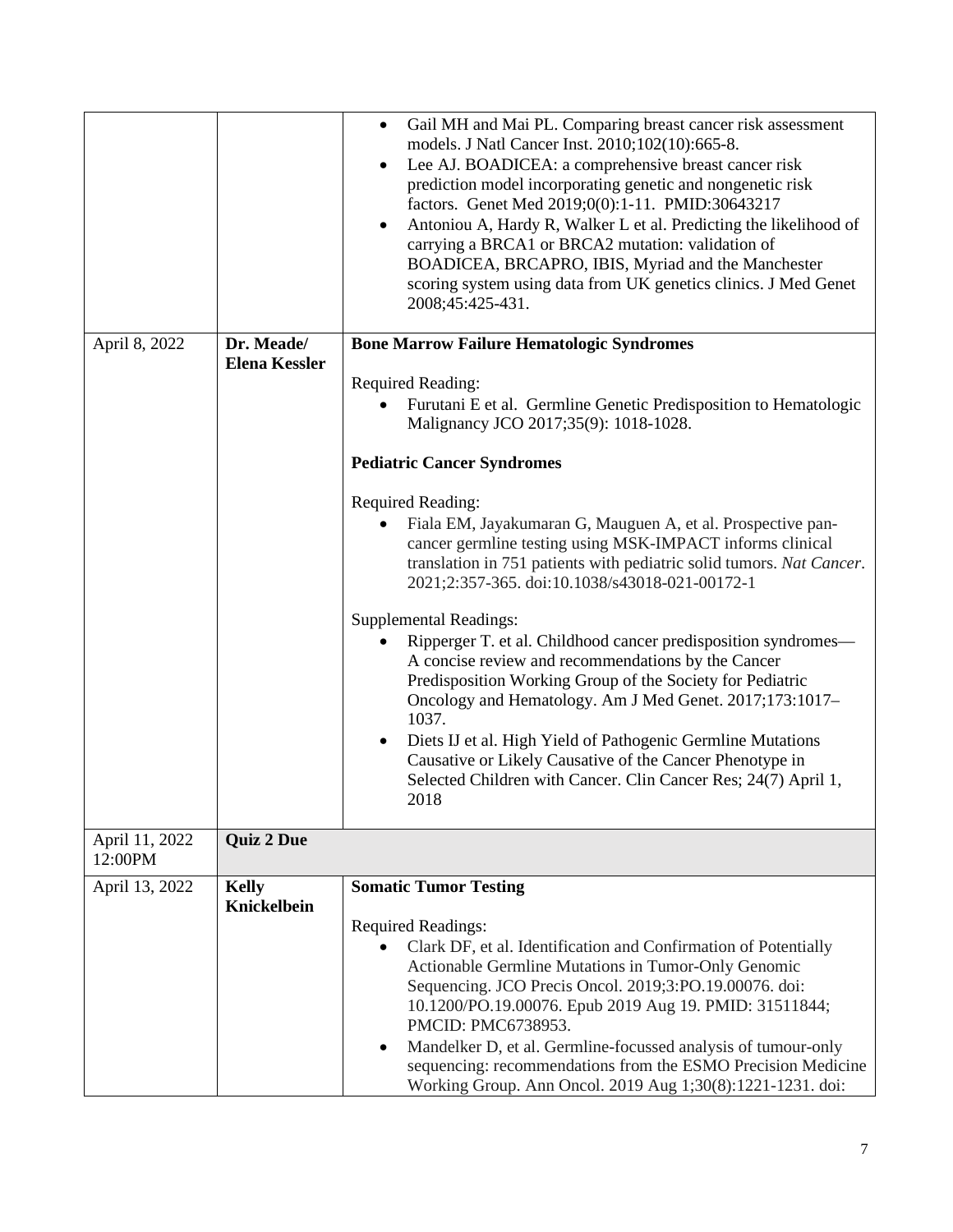|                            |                                         | 10.1093/annonc/mdz136. Erratum in: Ann Oncol. 2021<br>Aug;32(8):1069-1071. PMID: 31050713; PMCID: PMC6683854.                                                                                                                                                                                                                                                                                                                                                                                                                                                                                                                                                                                                                                                                                                                                                                                                                                                                                                               |
|----------------------------|-----------------------------------------|-----------------------------------------------------------------------------------------------------------------------------------------------------------------------------------------------------------------------------------------------------------------------------------------------------------------------------------------------------------------------------------------------------------------------------------------------------------------------------------------------------------------------------------------------------------------------------------------------------------------------------------------------------------------------------------------------------------------------------------------------------------------------------------------------------------------------------------------------------------------------------------------------------------------------------------------------------------------------------------------------------------------------------|
|                            |                                         | <b>Supplemental Readings:</b><br>Jain R et al. The Relevance of Hereditary Cancer Risks to<br>Precision Oncology: What Should Providers Consider When<br>Conducting Tumor Genomic Profiling. JNCCN Jun;14(6):795-<br>806<br>Raymond V et al. Germline Findings in Tumor-Only Sequencing:<br>Points to Consider for Clinicians and Laboratories. JNCI<br>2016;108(4).<br>Dumbrava EL et al. Expanded Analysis of Secondary Germline<br>$\bullet$<br>Findings From Matched Tumor/Normal Sequencing Identifies<br>Additional Clinically Significant Mutations. JCO Precis Oncol.<br>2019;3. doi: 10.1200/PO.18.00143. Epub 2019 Apr 11<br>Meric-Bernstam F. et al. Incidental germline variants in 1000<br>advanced cancers on a prospective somatic genomic profiling<br>protocolAnnals of Oncology 27: 795-800, 2016<br>Forman A. and Sotelo J. Tumor Based Genetic Testing and<br>$\bullet$<br>Familial Cancer Risk. Cold Spring Harb Perspect Med. 2019 Sep<br>30. doi: 10.1101/cshperspect.a036590. [Epub ahead of print] |
| April 15, 2022             | Dr. Helena<br>Levitt/Amy<br><b>Kunz</b> | <b>Endocrine syndromes</b><br><b>Required Reading:</b><br>Deng AT & Izatt L. Inherited Endocrine Neoplasia—A<br>Comprehensive Review from Gland to Gene. Curr Genet Med Rep<br>$(2019) 7:102 - 115$<br><b>Renal (supplemental reading):</b><br>Shuch B Genetic Predisposition to RCC implications for<br>counseling and management J Clin Oncol 2018; 36:3560-<br>3566.<br>Carlo et al., Prevalence of Germline Mutations in Cancer                                                                                                                                                                                                                                                                                                                                                                                                                                                                                                                                                                                         |
| April 18, 2022<br>12:00 PM | <b>Quiz 3 Due</b>                       | Susceptibility Genes in Patients With Advanced RCC.<br>JAMA Oncol. 2018;4(9):1228-1235                                                                                                                                                                                                                                                                                                                                                                                                                                                                                                                                                                                                                                                                                                                                                                                                                                                                                                                                      |
| April 20, 2022             | <b>Beth Dudley</b><br><b>Yurkovich</b>  | <b>Hereditary GI Syndromes</b><br><b>Required Reading:</b><br>National Comprehensive Cancer Network (NCCN) v.1.2021<br>Genetic/Familial High-Risk Assessment: Colorectal                                                                                                                                                                                                                                                                                                                                                                                                                                                                                                                                                                                                                                                                                                                                                                                                                                                    |
|                            |                                         | <b>Supplemental Reading:</b>                                                                                                                                                                                                                                                                                                                                                                                                                                                                                                                                                                                                                                                                                                                                                                                                                                                                                                                                                                                                |